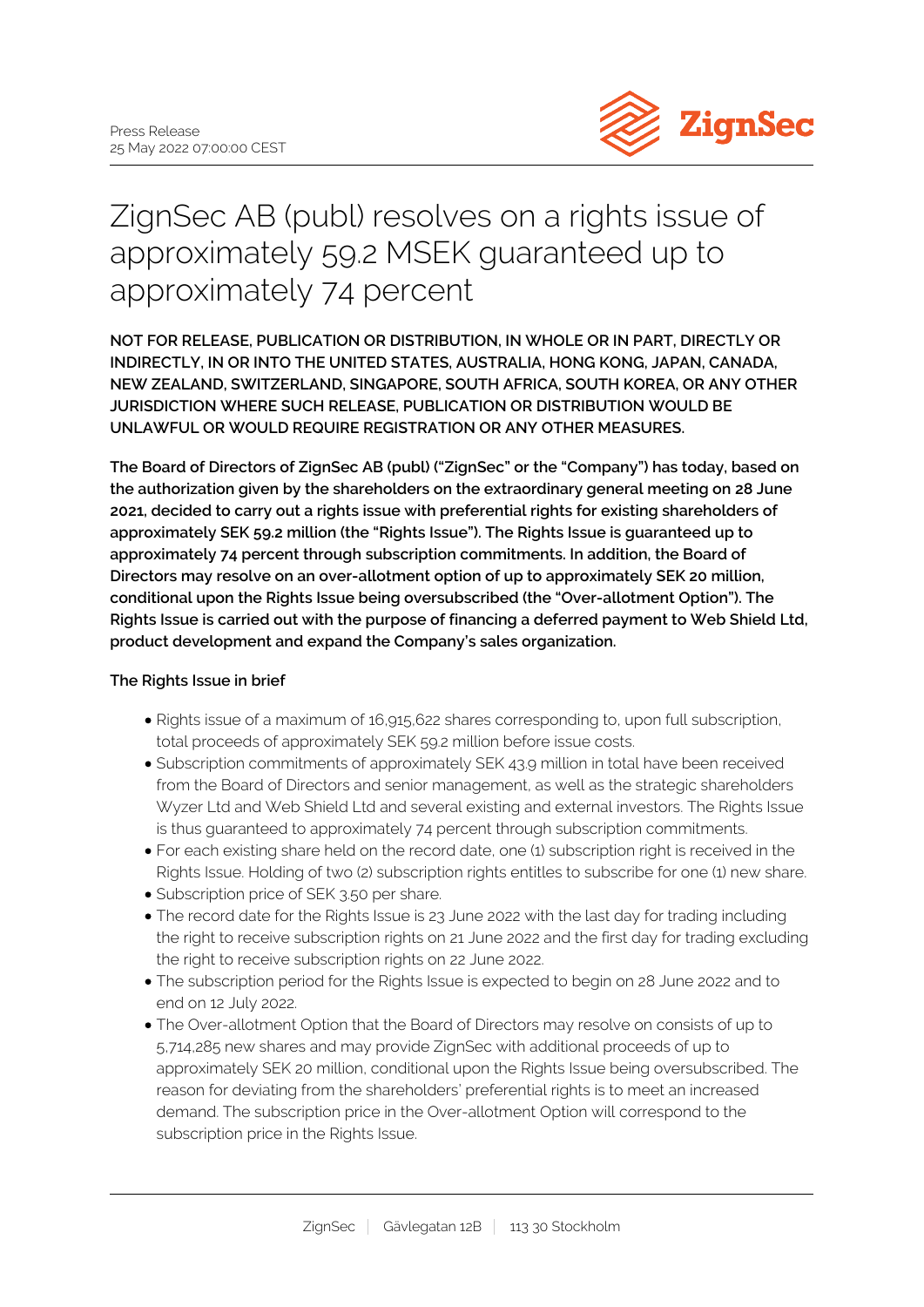

#### **CEO Alex Noton, comments**

*"*[•]*."*

## **Background and reasons**

In 2021, ZignSec entered into an agreement to acquire 100 percent of the shares in Web Shield Ltd, a leading RegTech company within real-time onboarding, compliance and monitoring. The purchase price amounted to SEK 282.1 million, of which approximately SEK 40 million is a deferred payment in the form of cash. The cash payment is to be made during the second half of 2022, and part of the issue proceeds is intended to be used to finance the cash payment. ZignSec also intends to carry out further product development and expand the Company's sales organization.

#### **Terms of the Rights Issue**

The Board of Directors of ZignSec has resolved on the Rights Issue, based on the authorization given by the shareholders on the extraordinary general meeting on 28 June 2021, in accordance with the following principal terms:

- Rights issue of a maximum of 16,915,622 shares corresponding to, upon full subscription, total proceeds of approximately SEK 59.2 million before issue costs.
- Subscription commitments of approximately SEK 43.9 million in total have been received from the Board of Directors and senior management, as well as the strategic shareholders Wyzer Ltd and Web Shield Ltd and several existing and external investors. The Rights Issue is thus guaranteed to approximately 74 percent through subscription commitments.
- For each existing share held on the record date, one (1) subscription right is received in the Rights Issue. Holding of two (2) subscription rights entitles to subscribe for one (1) new share.
- Subscription price of SEK 3.50 per share.
- The record date for the Rights Issue is 23 June 2022 with the last day for trading including the right to receive subscription rights on 21 June 2022 and the first day for trading excluding the right to receive subscription rights on 22 June 2022.
- The subscription period for the Rights Issue is expected to begin on 28 June 2022 and end on 12 July 2022.
- Trading in subscription rights will take place on the Nasdaq First North Growth Market between 28 June 2022 and 7 July 2022.
- Through the Rights Issue, the share capital may increase by a maximum of SEK 670,367.585 from SEK 1,340,735.170 to SEK 2,011,102.755 and the number of shares may increase by a maximum of 16,915,622 shares from 33,831,244 shares to 50,746,866 shares, corresponding to a dilution of approximately 33 percent of the total number of shares in the Company.
- If not all shares are subscribed for by exercise of subscription rights, the Board shall, within the framework of the highest amount of the share issue, resolve on the allocation of the shares subscribed without the use of subscription rights. Allocation shall then take place in the following order: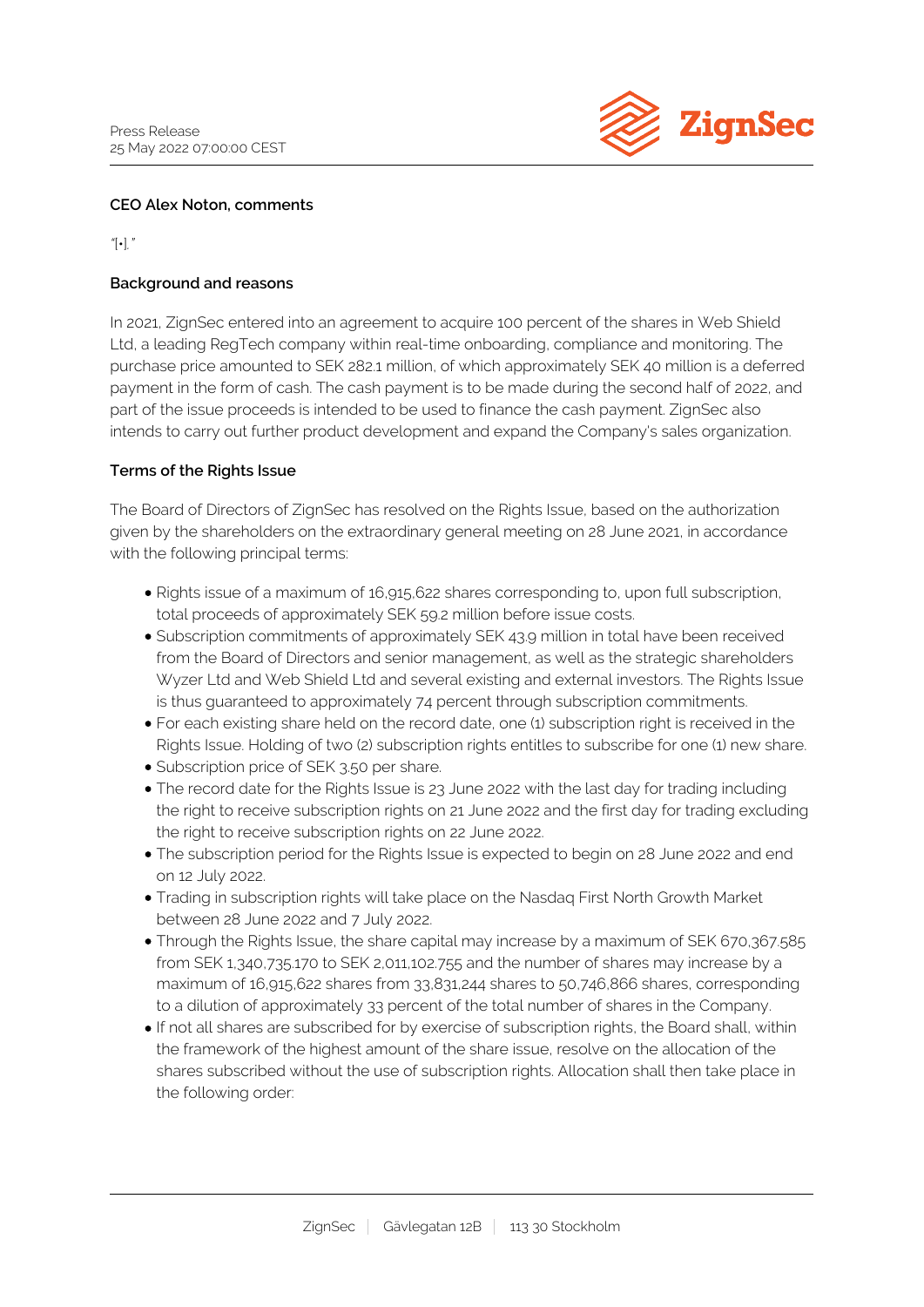

- 1. Firstly, allotment shall be made to those who have also subscribed for shares with the support of subscription rights, regardless of whether the subscriber was a shareholder on the record date or not, and in the event of oversubscription in relation to the number of subscription rights each used to subscribe for shares and, to the extent that this cannot be done, by drawing lots.
- 2. Secondly, allotment shall be made to others who have subscribed for shares without the support of subscription rights, and, in the event that they cannot receive full allotment, in proportion to the number of shares each registered for subscription and, insofar as this is not can be done, by drawing lots.

## **Over-allotment Option**

Conditional upon the Rights Issue being oversubscribed, the Board of Directors may, in whole or in part, resolve on the Over-allotment Option of up to approximately SEK 20 million. The Overallotment Option consist of up to 5,714,285 new shares and the subscription price is SEK 3.50 per share. The reason for the Over-allotment Option, and the deviation from the shareholders' preferential rights, is to meet an increased demand. The right to subscribe for shares in the Overallotment Option shall vest in those who subscribe for shares in the Rights Issue without receiving full allotment.

## **Shares and dilution**

Through the Rights Issue, the share capital may increase by a maximum of SEK 670,367.585 from SEK 1,340,735.170 to SEK 2,011,102.755 and the number of shares may increase by a maximum of 16,915,622 shares from 33,831,244 shares to 50,746,866 shares, corresponding to a dilution of approximately 33 percent of the total number of shares in the Company.

If the Over-allotment Option is exercised in full, there will be an additional increase in the total number of shares of up to 5,714,285 new shares.

In case the Rights Issue and the Over-allotment Option are both exercised in full, the total number of shares in the Company will increase by 22,629,907 shares to 56,461,151 shares. The dilution effect will amount to up to approximately 40 percent based on the number of shares after the Rights Issue and the Over-allotment Option.

#### **Subscription commitments**

Subscription commitments of approximately SEK 43.9 million in total have been received from the Board of Directors and senior management, as well as the strategic shareholders Wyzer Ltd and Web Shield Ltd and a number of existing and external and investors. The rights issue is thus secured to approximately 74 percent through subscription commitments. No compensation is paid for the subscription commitments. The subscription commitments have not been secured by bank guarantee, blocked funds, pledges or similar arrangements.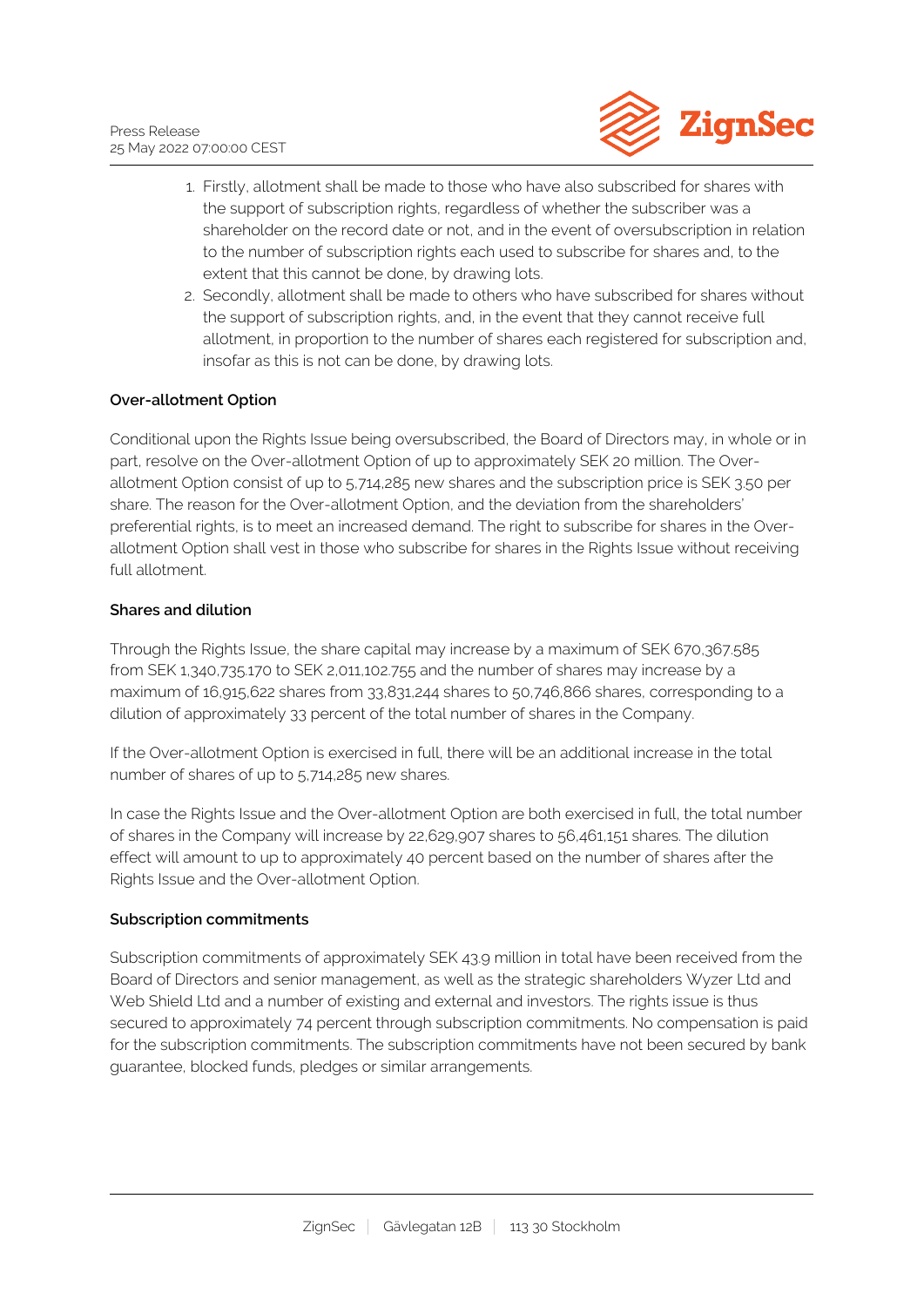

## **Lock-up undertakings**

In connection with the Rights Issue, all members of the Company's Board of Directors and senior management with shareholdings in ZignSec, as well as the strategic shareholders in the Company, including Wyzer Ltd and Web Shield Ltd, have undertaken towards Vator Securities AB, subject to customary exceptions, not to sell or otherwise transfer their shares without first, in each separate case, ascertain a written approval from Vator Securities AB. The decision to leave such written approval is decided by Vator Securities AB and the decision is made in each separate case. Agreed approval can depend on both individual and business-related situations. The lock-up period lasts for a period of 180 days from and including the date of expiration of the subscription period in the Rights Issue.

#### **Prospectus**

Complete terms and conditions regarding the Rights Issue as well as information on subscription commitments and further information about the Company will be presented in the prospectus which will be published by the Company prior to the commencement of the subscription period.

| 23 June 2022                           | Estimated date for publication of the prospectus                                                   |
|----------------------------------------|----------------------------------------------------------------------------------------------------|
| 21 June 2022                           | Last day of trading in shares of the company including the right to<br>receive subscription rights |
| 22 June 2022                           | First trading day in the share excluding the right to receive subscription<br>rights               |
| 23 June 2022                           | Record date regarding the Rights Issue                                                             |
| $28$ June 2022 - 7<br><b>July 2022</b> | Trading in subscription rights                                                                     |
| 28 June 2022 - 12<br><b>July 2022</b>  | Subscription period for the Rights Issue                                                           |
| 14 July 2022                           | Estimated date for publication of the Rights Issue results                                         |

#### **Preliminary timetable regarding the Rights Issue**

#### **Advisors**

Vator Securities AB is the Company's financial advisor and Eversheds Sutherland Advokatbyrå AB is its legal advisor in connection to the Rights Issue. Vator Securities AB also acts as the issuer agent in connection to the Rights Issue.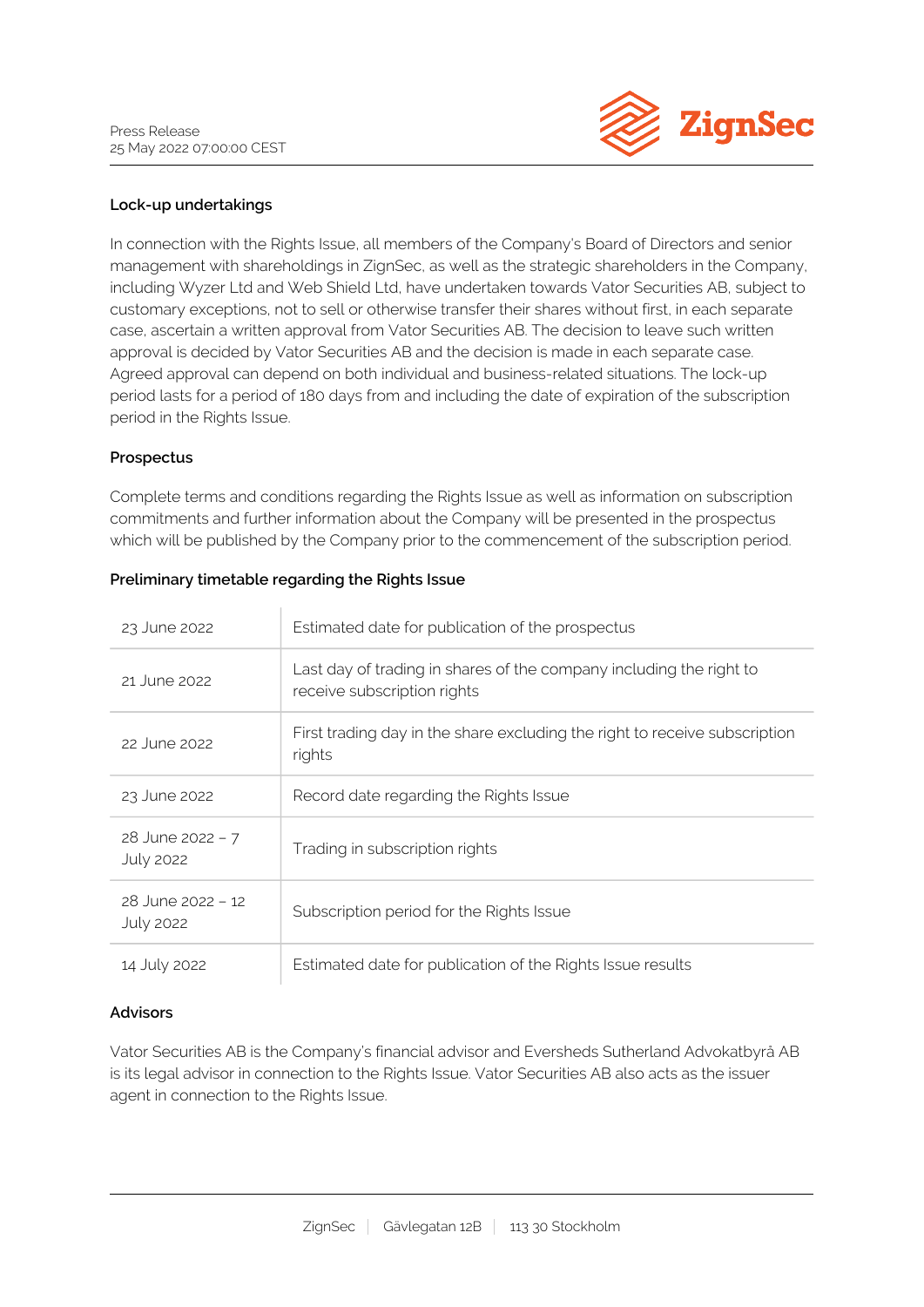

## **For more information, please contact**

Alex Noton, CEO Tel: +44 7775 685 [Alex.noton@zignsec.com](mailto:Alex.noton@zignsec.com)

## **About ZignSec**

ZignSec is a technology group in the fast-growing RegTech industry. The company provides SaaS platform with digital real-time solutions for customer due diligence and ID verification with global reach. The solutions are used by companies that in turn can optimize their processes for "onboarding" both corporate customers and consumers and at the same time ensure compliance with ever-changing local and global regulatory requirements for Know Your Customer (KYC) and Anti Money Laundering (AML).

Nasdaq First North Ticker Symbol: ZIGN

Certified Adviser: Eminova Fondkommission AB, Tel: +46 8 684 211 00

## **IMPORTANT INFORMATION**

IN CERTAIN JURISDICTIONS, THE PUBLICATION, ANNOUNCEMENT OR DISTRIBUTION OF THIS PRESS RELEASE MAY BE SUBJECT TO RESTRICTIONS ACCORDING TO LAW. PERSONS IN SUCH JURISDICTIONS WHERE THIS PRESS RELEASE HAS BEEN PUBLISHED OR DISTRIBUTED SHOULD INFORM THEMSELVES, OBSERVE AND ABIDE BY SUCH RESTRICTIONS. THE RECIPIENT OF THIS PRESS RELEASE IS RESPONSIBLE FOR USING THIS PRESS RELEASE, AND THE INFORMATION HEREIN, IN ACCORDANCE WITH APPLICABLE RULES IN THE RESPECTIVE JURISDICTION. THIS PRESS RELEASE DOES NOT CONSTITUTE AN OFFER TO, OR AN INVITATION TO, ACQUIRE OR SUBSCRIBE ANY SECURITIES IN THE COMPANY IN ANY JURISDICTION, NOT FROM THE COMPANY OR ANY OTHER PERSON.

THIS ANNOUNCEMENT IS NOT A PROSPECTUS FOR THE PURPOSES OF REGULATION (EU) 2017 /1129 (THE "PROSPECTUS REGULATION") AND HAS NOT BEEN APPROVED BY ANY REGULATORY AUTHORITY IN ANY JURISDICTION. A PROSPECTUS, CORRESPONDING TO AN EU GROWTH PROSPECTUS, WILL BE PREPARED BY THE COMPANY AND PUBLISHED ON THE COMPANY'S WEBSITE AFTER THE PROSPECTUS HAS BEEN REVIEWED AND APPROVED BY THE SWEDISH FINANCIAL SUPERVISORY AUTHORITY.

THIS PRESS RELEASE DOES NOT CONSTITUTE AN OFFER OR INVITATION CONCERNING THE ACQUISITION OR SUBSCRIPTION OF SECURITIES IN THE UNITED STATES. THE SECURITIES REFERRED TO HEREIN MAY NOT BE SOLD IN THE UNITED STATES WITHOUT REGISTRATION, OR WITHOUT THE APPLICATION OF AN EXEMPTION FROM REGISTRATION, ACCORDING TO THE U.S. SECURITIES ACT FROM 1933 ("SECURITIES ACT"), AND MAY NOT BE OFFERED OR SOLD IN THE UNITED STATES WITHOUT REGISTRATION, COVERED BY AN EXEMPTION FROM, OR IN A TRANSACTION NOT COVERED BY ACCOUNTS. THERE IS NO INTENT TO REGISTER ANY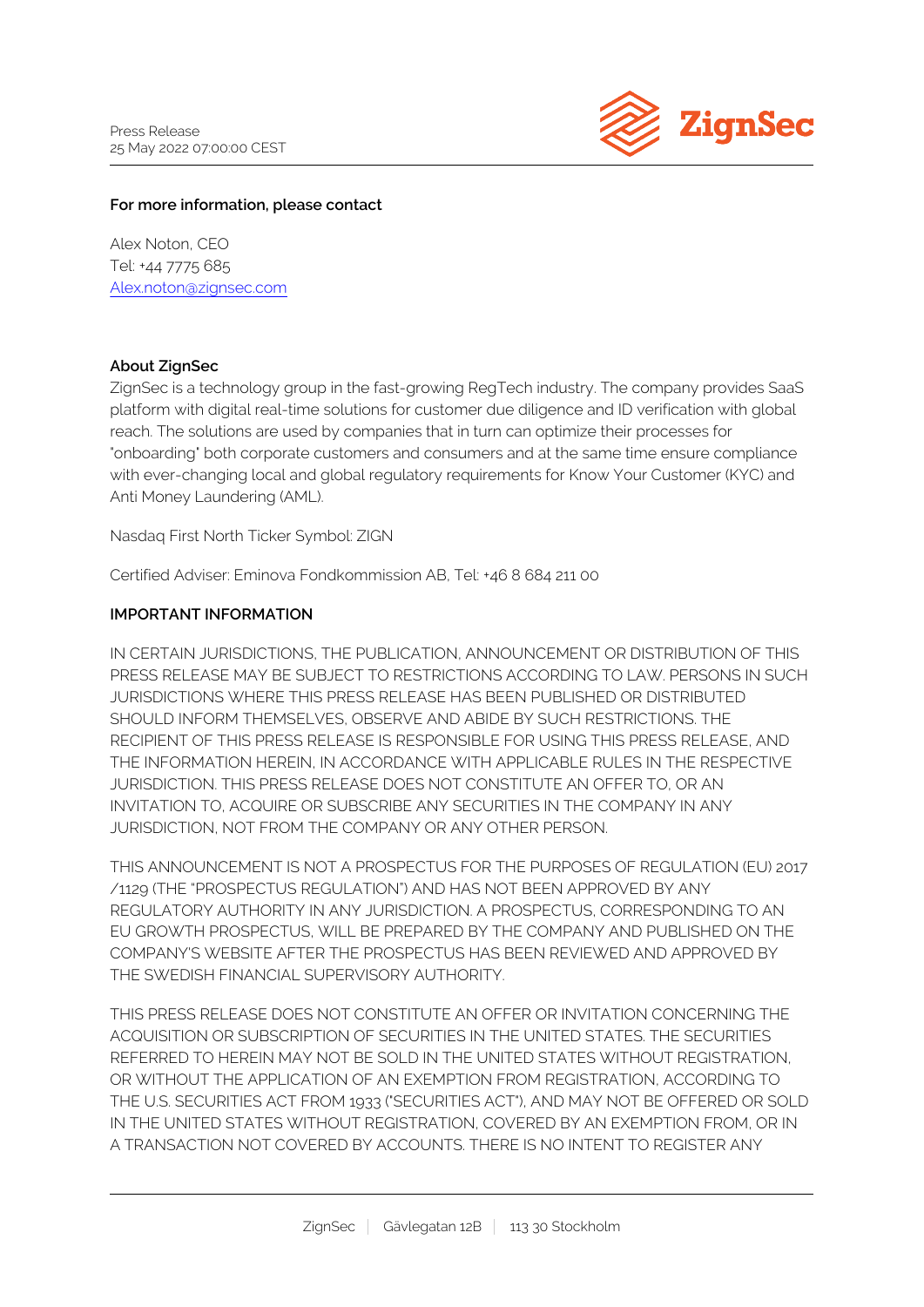

SECURITIES MENTIONED HEREIN IN THE UNITED STATES OR TO SUBMIT A PUBLIC OFFER REGARDING SUCH SECURITIES IN THE UNITED STATES. THE INFORMATION IN THIS PRESS RELEASE MUST NOT BE PUBLISHED, PUBLISHED, COPIED, REPRODUCED OR DISTRIBUTED, DIRECTLY OR INDIRECTLY, IN WHOLE OR IN PART, IN OR TO THE UNITED STATES (INCLUDING ITS TERRITORIES AND PROVINCES, EACH STATE IN THE US AND DISTRICT OF COLUMBIA), AUSTRALIA, SINGAPORE, NEW ZEELAND, JAPAN, SOUTH KOREA, CANADA, HONG KONG OR SOUTH AFRICA OR ANY OTHER JURISDICTION WHERE SUCH PUBLICATION, PUBLICATION OR DISTRIBUTION OF THIS INFORMATION WOULD BE CONTRARY TO THE APPLICABLE RULES OR WHERE SUCH A MEASURE IS SUBJECT TO LEGAL RESTRICTIONS OR WOULD REQUIRE FURTHER REGISTRATION OR OTHER MEASURES THAN WHAT FOLLOWS OF SWEDISH LAW. ACTIONS IN VIOLATION OF THIS INSTRUCTION MAY BREACH APPLICABLE SECURITIES LEGISLATION.

IN THE UNITED KINGDOM, THIS PRESS RELEASE AND ANY OTHER MATERIALS IN RELATION TO THE SECURITIES DESCRIBED HEREIN IS ONLY BEING DISTRIBUTED TO, AND IS ONLY DIRECTED AT, AND ANY INVESTMENT OR INVESTMENT ACTIVITY TO WHICH THIS PRESS RELEASE RELATES IS AVAILABLE ONLY TO, AND WILL BE ENGAGED IN ONLY WITH, "QUALIFIED INVESTORS" WHO ARE (I) PERSONS HAVING PROFESSIONAL EXPERIENCE IN MATTERS RELATING TO INVESTMENTS WHO FALL WITHIN THE DEFINITION OF "INVESTMENT PROFESSIONALS" IN ARTICLE 19(5) OF THE FINANCIAL SERVICES AND MARKETS ACT 2000 (FINANCIAL PROMOTION) ORDER 2005 (THE "ORDER"); (II) HIGH NET WORTH ENTITIES ETC. FALLING WITHIN ARTICLE 49(2)(A) TO (D) OF THE ORDER; OR (III) SUCH OTHER PERSONS TO WHOM SUCH INVESTMENT OR INVESTMENT ACTIVITY MAY LAWFULLY BE MADE AVAILABLE UNDER THE ORDER (ALL SUCH PERSONS TOGETHER BEING REFERRED TO AS "RELEVANT PERSONS"). IN THE UNITED KINGDOM, ANY INVESTMENT OR INVESTMENT ACTIVITY TO WHICH THIS COMMUNICATION RELATES IS AVAILABLE ONLY TO, AND WILL BE ENGAGED IN ONLY WITH, RELEVANT PERSONS. PERSONS WHO ARE NOT RELEVANT PERSONS SHOULD NOT TAKE ANY ACTION ON THE BASIS OF THIS PRESS RELEASE AND SHOULD NOT ACT OR RELY ON IT.

## **FORWARD-LOOKING STATEMENTS**

TO THE EXTENT THIS PRESS RELEASE CONTAINS FORWARD-LOOKING STATEMENTS, SUCH STATEMENTS DO NOT REPRESENT FACTS AND ARE CHARACTERIZED BY WORDS THAT "WILL", "ARE EXPECTED", "BELIEVES", "ESTIMATES", "INTENDS", "ASSUMES" AND SIMILAIR EXPRESSIONS. SUCH STATEMENTS EXPRESS ZIGNSEC'S INTENTIONS, OPINIONS OR CURRENT EXPECTATIONS OR ASSUMPTIONS. SUCH FUTURE STATEMENTS ARE BASED ON CURRENT PLANS, ESTIMATES AND FORECASTS WHICH ZIGNSEC'S HAS MADE TO THE BEST PERFORMANCE BUT WHICH ZIGNSEC'S DOES NOT SAY IN THE COMING TOMORROW. FUTURE STATEMENTS ARE COMBINED WITH RISKS AND UNCERTAINTIES THAT ARE DIFFICULT TO PREDICT AND IN GENERAL CANNOT BE AFFECTED BY ZIGNSEC'S. IT SHOULD BE KEEPED IN MIND THAT ACTUAL EVENTS OR OUTCOMES MAY DIFFER SIGNIFICANTLY FROM WHAT IS COVERED BY, OR EXPRESSED FOR, IN SUCH FORWARD-LOOKING STATEMENTS.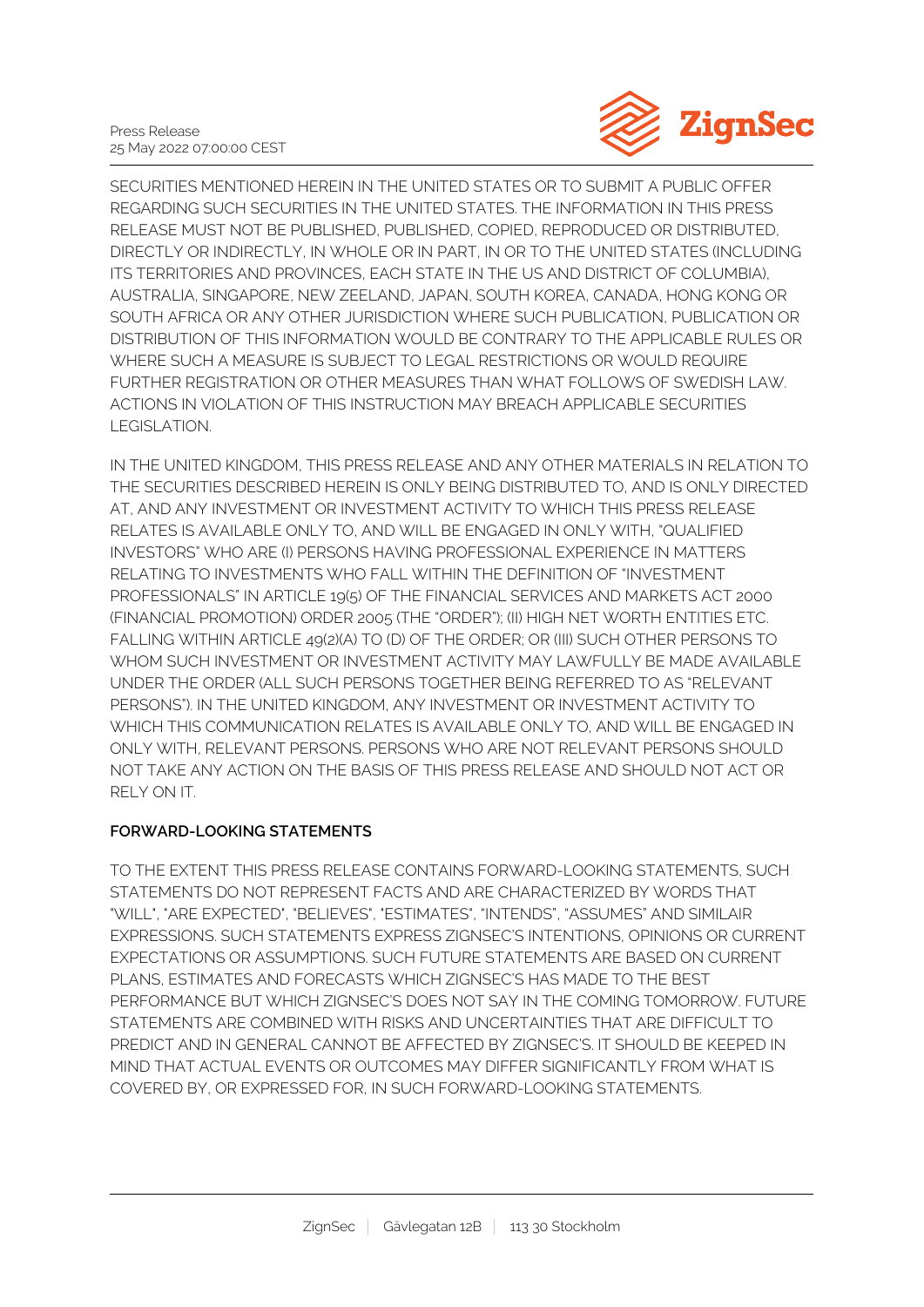

## **INFORMATION TO DISTRIBUTORS**

SOLELY FOR THE PURPOSES OF THE PRODUCT GOVERNANCE REQUIREMENTS CONTAINED WITHIN: (A) EU DIRECTIVE 2014/65/EU ON MARKETS IN FINANCIAL INSTRUMENTS, AS AMENDED ("MIFID II"); (B) ARTICLES 9 AND 10 OF COMMISSION DELEGATED DIRECTIVE (EU) 2017 /593 SUPPLEMENTING MIFID II; AND (C) LOCAL IMPLEMENTING MEASURES (TOGETHER, THE "MIFID II PRODUCT GOVERNANCE REQUIREMENTS"), AND DISCLAIMING ALL AND ANY LIABILITY, WHETHER ARISING IN TORT, CONTRACT OR OTHERWISE, WHICH ANY "MANUFACTURER" (FOR THE PURPOSES OF THE MIFID II PRODUCT GOVERNANCE REQUIREMENTS) MAY OTHERWISE HAVE WITH RESPECT THERETO, THE SHARES IN ZIGNSEC HAVE BEEN SUBJECT TO A PRODUCT APPROVAL PROCESS, WHICH HAS DETERMINED THAT SUCH SHARES ARE: (I) COMPATIBLE WITH AN END TARGET MARKET OF RETAIL INVESTORS AND INVESTORS WHO MEET THE CRITERIA OF PROFESSIONAL CLIENTS AND ELIGIBLE COUNTERPARTIES, EACH AS DEFINED IN MIFID II; AND (II) ELIGIBLE FOR DISTRIBUTION THROUGH ALL DISTRIBUTION CHANNELS AS ARE PERMITTED BY MIFID II (THE "TARGET MARKET ASSESSMENT"). NOTWITHSTANDING THE TARGET MARKET ASSESSMENT, DISTRIBUTORS SHOULD NOTE THAT: THE PRICE OF THE SHARES IN ZIGNSEC MAY DECLINE AND INVESTORS COULD LOSE ALL OR PART OF THEIR INVESTMENT; THE SHARES IN ZIGNSEC OFFER NO GUARANTEED INCOME AND NO CAPITAL PROTECTION; AND AN INVESTMENT IN THE SHARES IN ZIGNSEC IS COMPATIBLE ONLY WITH INVESTORS WHO DO NOT NEED A GUARANTEED INCOME OR CAPITAL PROTECTION, WHO (EITHER ALONE OR IN CONJUNCTION WITH AN APPROPRIATE FINANCIAL OR OTHER ADVISER) ARE CAPABLE OF EVALUATING THE MERITS AND RISKS OF SUCH AN INVESTMENT AND WHO HAVE SUFFICIENT RESOURCES TO BE ABLE TO BEAR ANY LOSSES THAT MAY RESULT THEREFROM. THE TARGET MARKET ASSESSMENT IS WITHOUT PREJUDICE TO THE REQUIREMENTS OF ANY CONTRACTUAL, LEGAL OR REGULATORY SELLING RESTRICTIONS IN RELATION TO THE SHARE ISSUE. FURTHERMORE, IT IS NOTED THAT, NOTWITHSTANDING THE TARGET MARKET ASSESSMENT, THE JOINT BOOKRUNNERS WILL ONLY PROCURE INVESTORS WHO MEET THE CRITERIA OF PROFESSIONAL CLIENTS AND ELIGIBLE COUNTERPARTIES.

FOR THE AVOIDANCE OF DOUBT, THE TARGET MARKET ASSESSMENT DOES NOT CONSTITUTE: (A) AN ASSESSMENT OF SUITABILITY OR APPROPRIATENESS FOR THE PURPOSES OF MIFID II; OR (B) A RECOMMENDATION TO ANY INVESTOR OR GROUP OF INVESTORS TO INVEST IN, OR PURCHASE, OR TAKE ANY OTHER ACTION WHATSOEVER WITH RESPECT TO THE SHARES IN ZIGNSEC.

EACH DISTRIBUTOR IS RESPONSIBLE FOR UNDERTAKING ITS OWN TARGET MARKET ASSESSMENT IN RESPECT OF THE SHARES IN ZIGNSEC AND DETERMINING APPROPRIATE DISTRIBUTION CHANNELS.